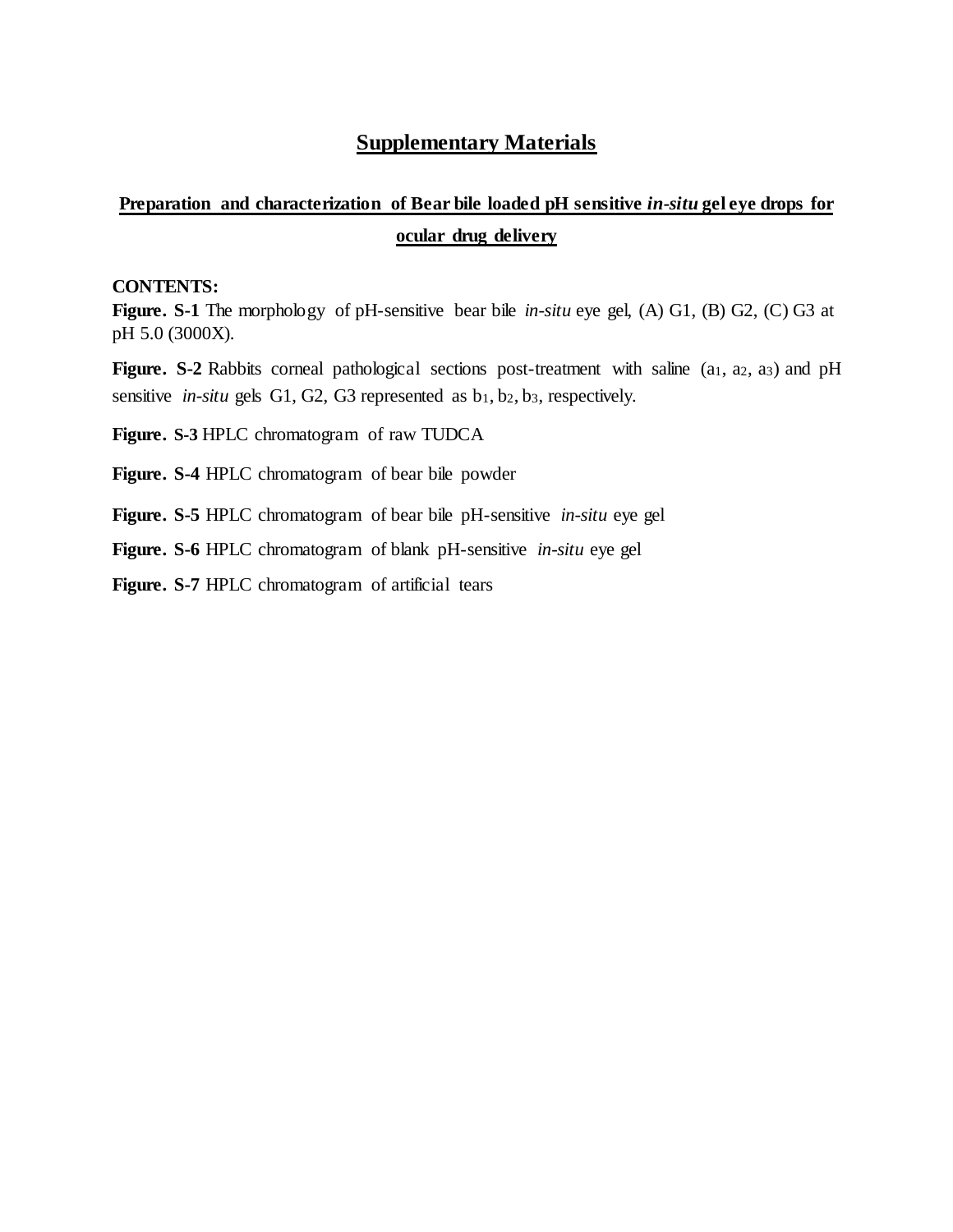

**Figure S-1.** The morphology of pH-sensitive bear bile *in-situ* eye gel, (A) G1, (B) G2, (C) G3 at pH 5.0 (3000X).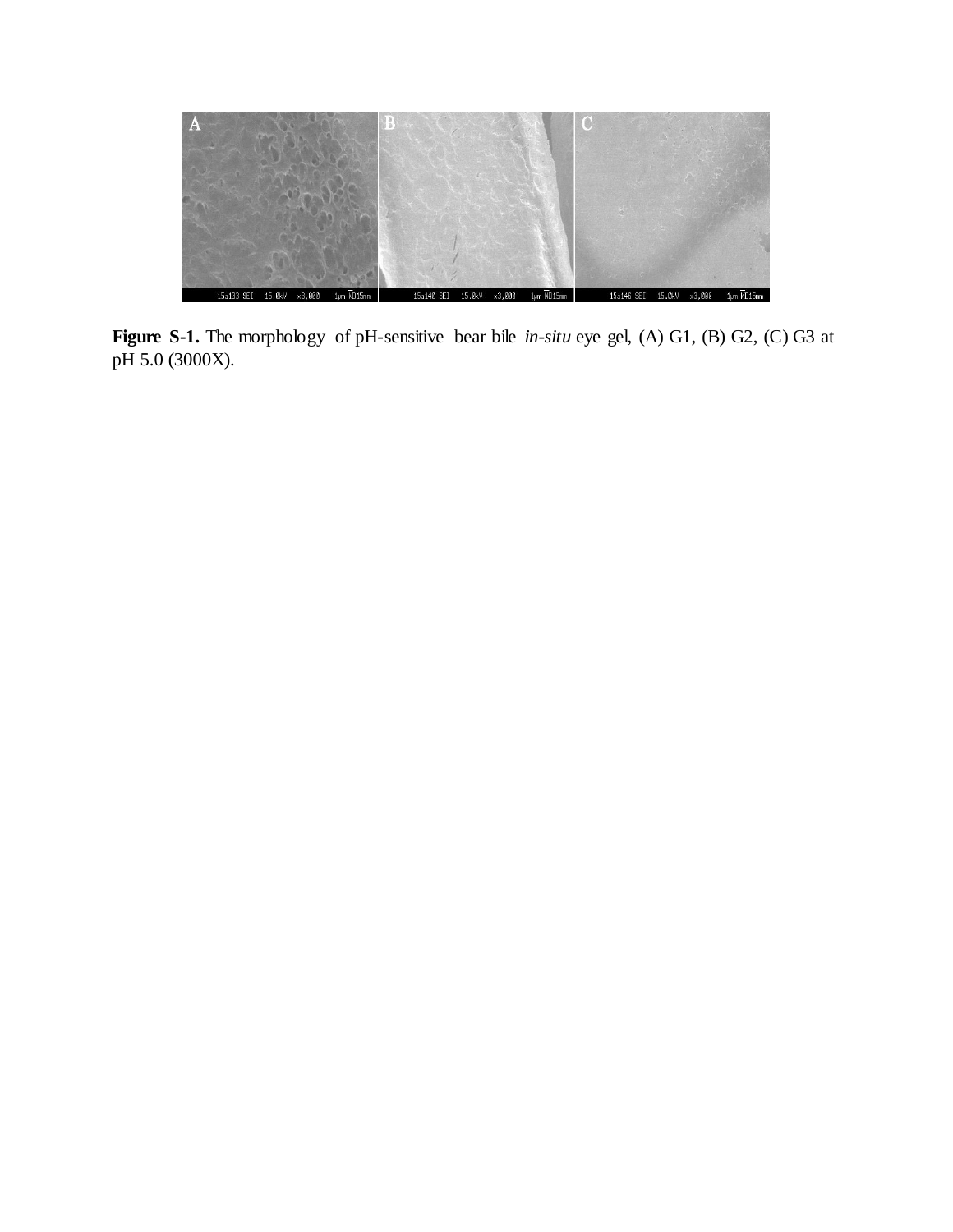

**Figure S-2**. Rabbits corneal pathological sections post-treatment with saline (a<sub>1</sub>, a<sub>2</sub>, a<sub>3</sub>) and pH sensitive *in-situ* gels G1, G2, G3 represented as  $b_1$ ,  $b_2$ ,  $b_3$ , respectively (n=3).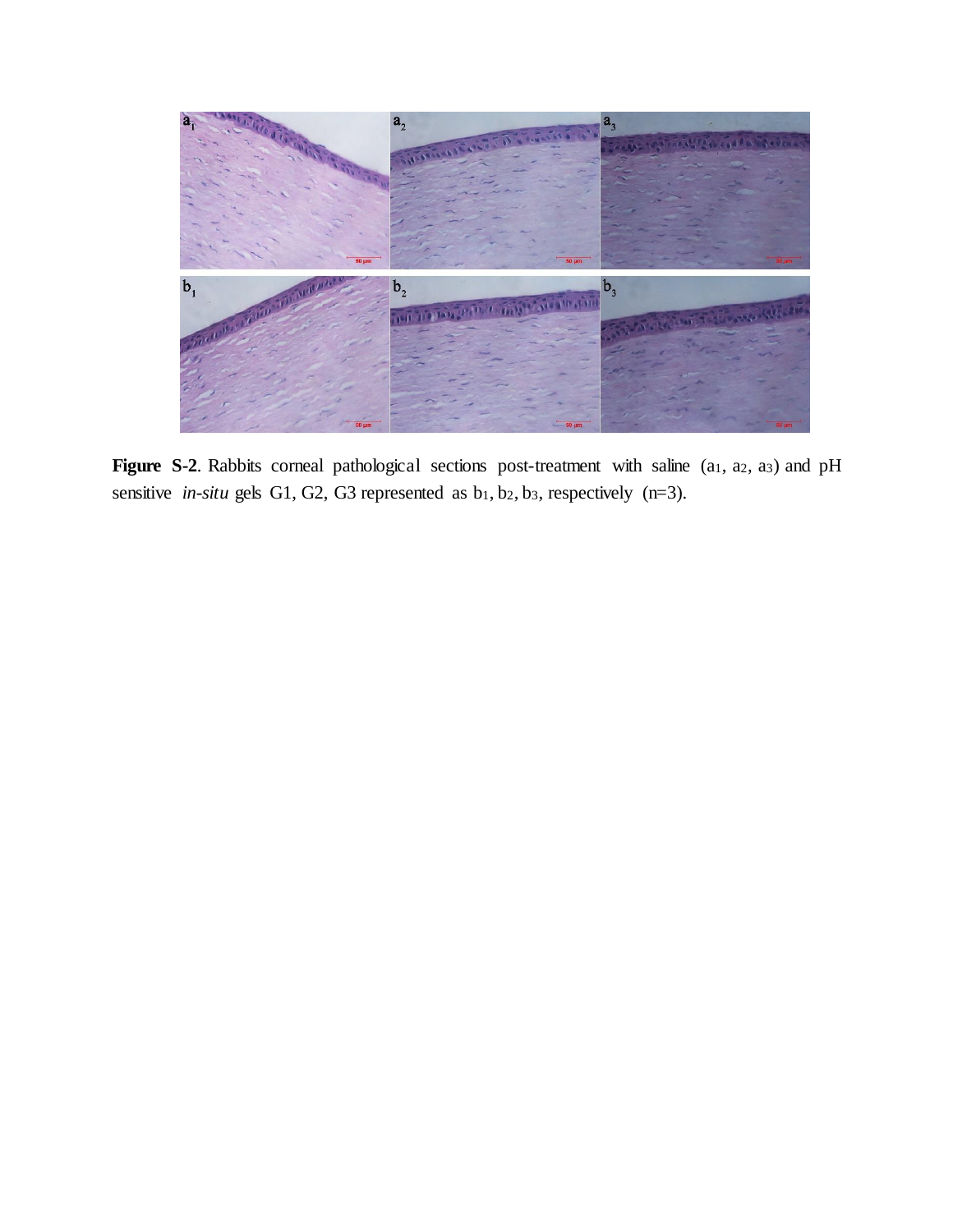

**Figure S-3***.* HPLC chromatogram of raw TUDCA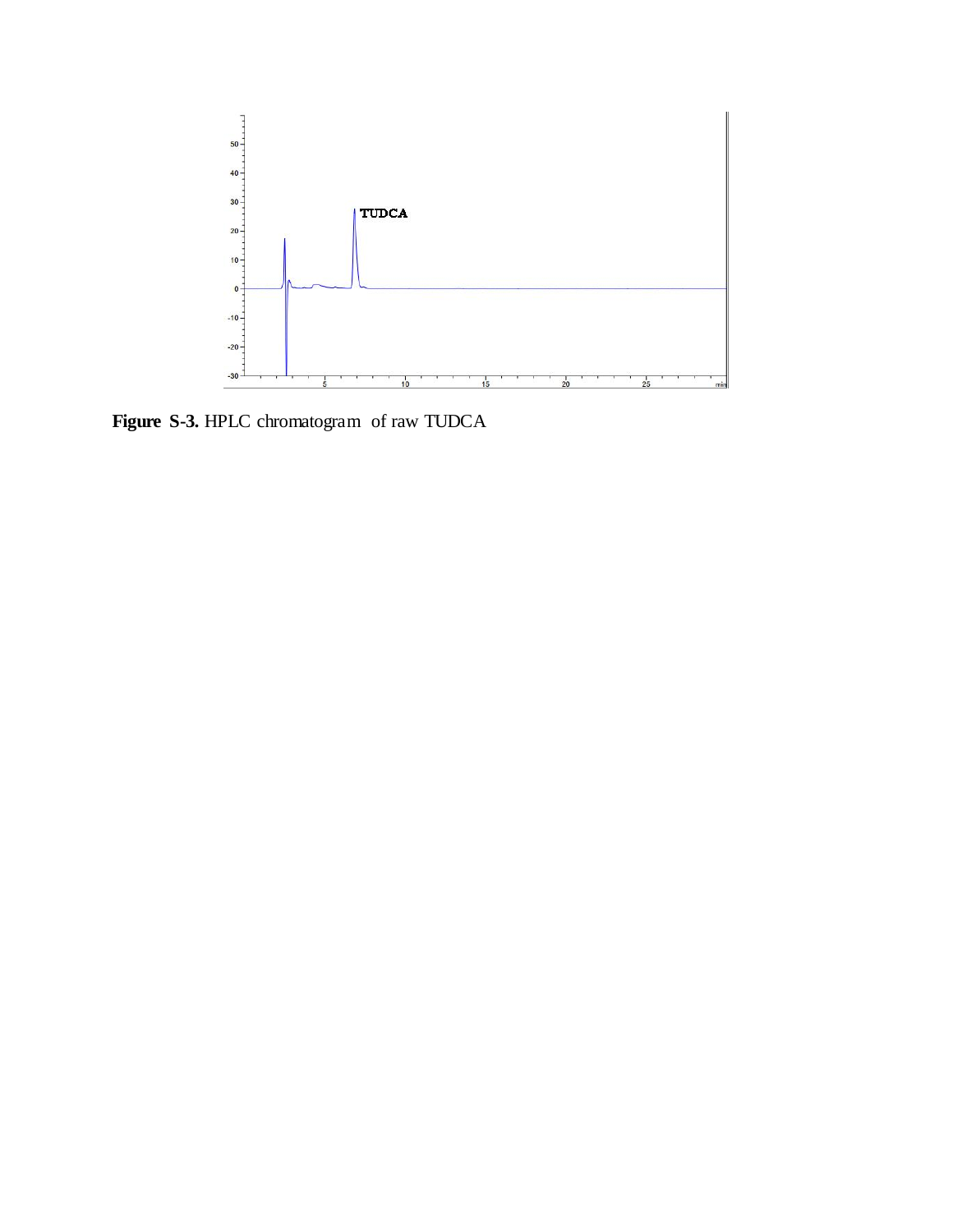

**Figure S-4.** HPLC chromatogram of bear bile powder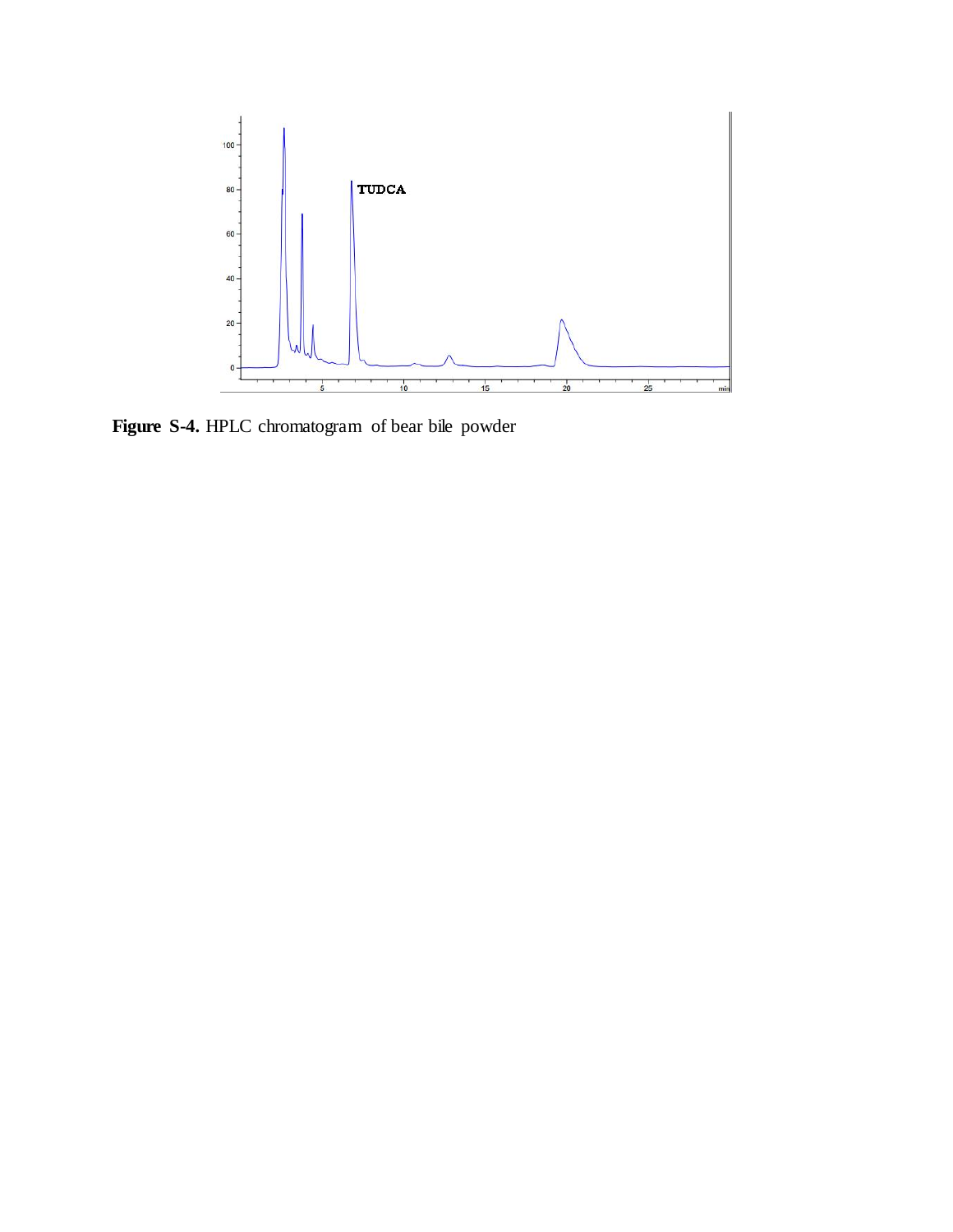

**Figure S-5***.* HPLC chromatogram of bear bile pH-sensitive *in-situ* eye gel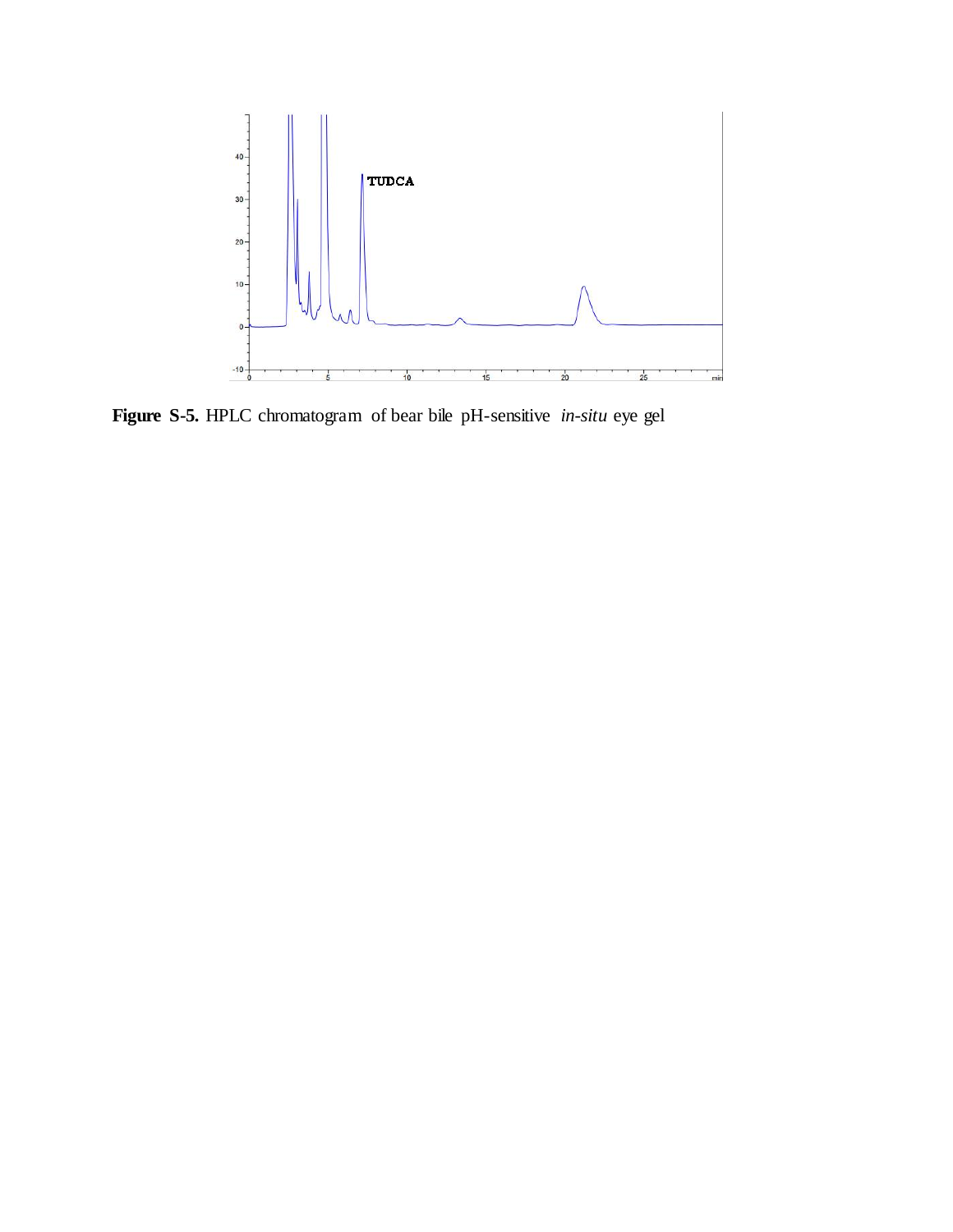

**Figure S-6***.* HPLC chromatogram of blank pH-sensitive *in-situ* eye gel